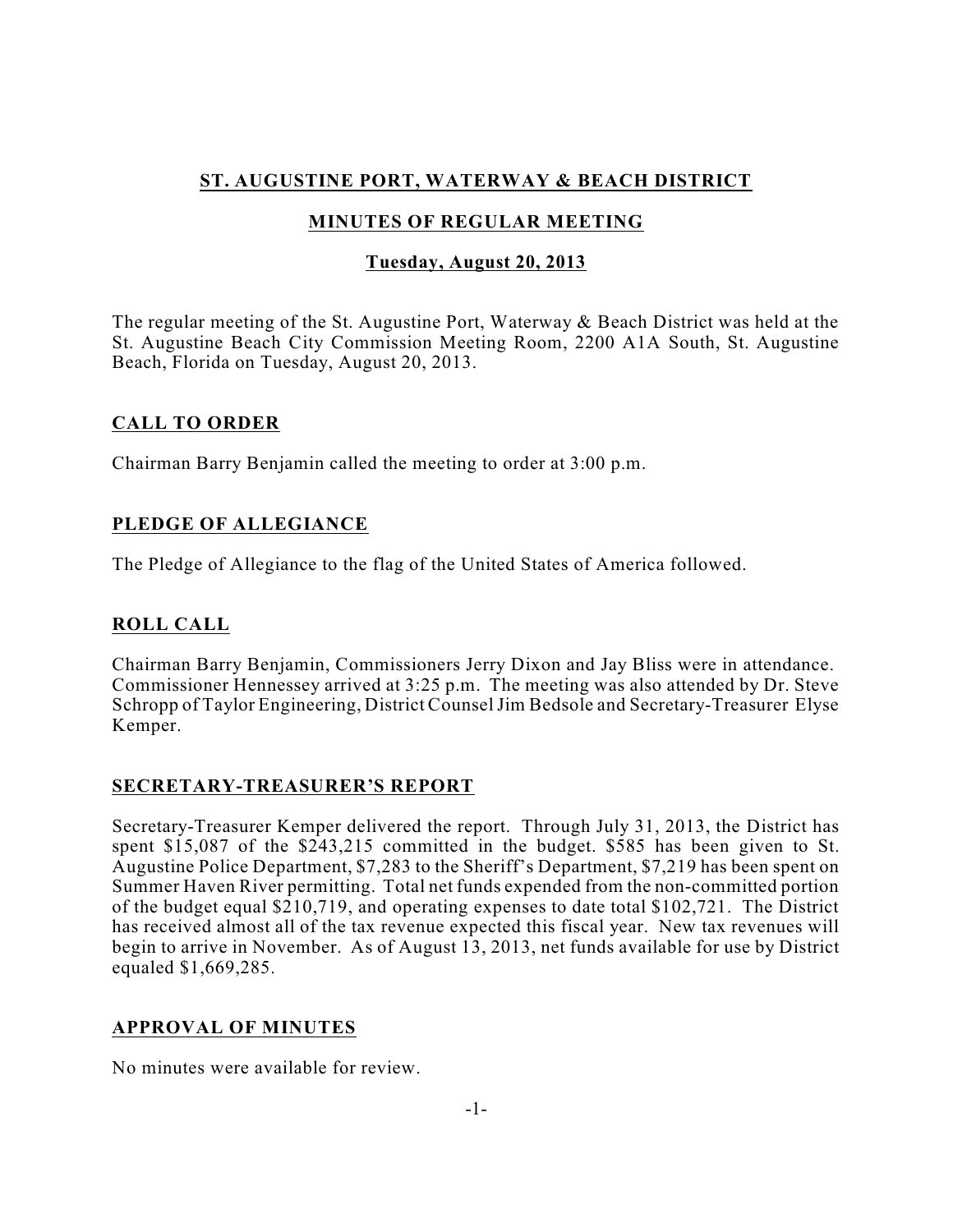# **ENGINEERING REPORT**

Dr. Steve Schropp delivered the engineering report on behalf of Taylor Engineering. All of the documentation necessary to begin inlet dredging is now in place with the final execution of the Use Agreement between the State of Florida and the District allowing the placement of dredged sand on the beach at Anastasia State Park. He said the Corps of Engineers (USACE) has re-advertised the project and will open bids August 22. Work should begin shortly after a bid is awarded.

The application for the Summer Haven River restoration permit is complete except for written confirmation from the Florida Fish and Wildlife Conservation Commission (FWC) that an agreement has been reached regarding least tern nesting area mitigation. Dr. Schropp said an agreement had been reached with FWC and he anticipated the permit application would be declared complete by the Florida Department of Environmental Protection (FDEP) within in a few days.

## **OLD BUSINESS**

**St. Johns County Sheriff's Office-Lt. Scott Beaver**. Lt. Scott Beaver appeared on behalf of the St. Johns County Sheriff's office (SJSO) to deliver an invoice for the purchase of EPIRBs and personal floatation devices for use by SJSO marine personnel. This invoice will be paid from the District's existing budget for SJSO overtime pay for marine unit officers.

## **NEW BUSINESS**

**A. Artificial Reef Interlocal Agreement - Amy Kennedy.** Discussion of the interlocal agreement with Flagler County for artificial reefs was tabled until the next regular meeting.

#### **B. Discussion regarding District Application for Assistance-Commissioner Hennessey**.

Commissioner Hennessey presented a draft of his proposed Application for Assistance for the Board's consideration. Commissioner Hennessey said he had devised the application in response to the many ad hoc requests for funding which are brought before the Board each year. He said his draft is modeled after the application used by the Florida Inland Navigation District (FIND) and that any application process adopted by the Board should not eliminate the Board's ability to make unbudgeted funding available in genuine emergencies. He also requested the web host to post the draft on the District's website for public comment. All commissioners were positive in their comments about the draft and a concensus of members believed the concept should be given further consideration, possibly in a workshop.

## **PUBLIC COMMENT**

Commander Steve Fricke, St. Augustine Police Department, reported two derelict vessels would be removed in the coming weeks. One is on a shell bank in North River. The other is the "Sunshine" which had previously been a problem.